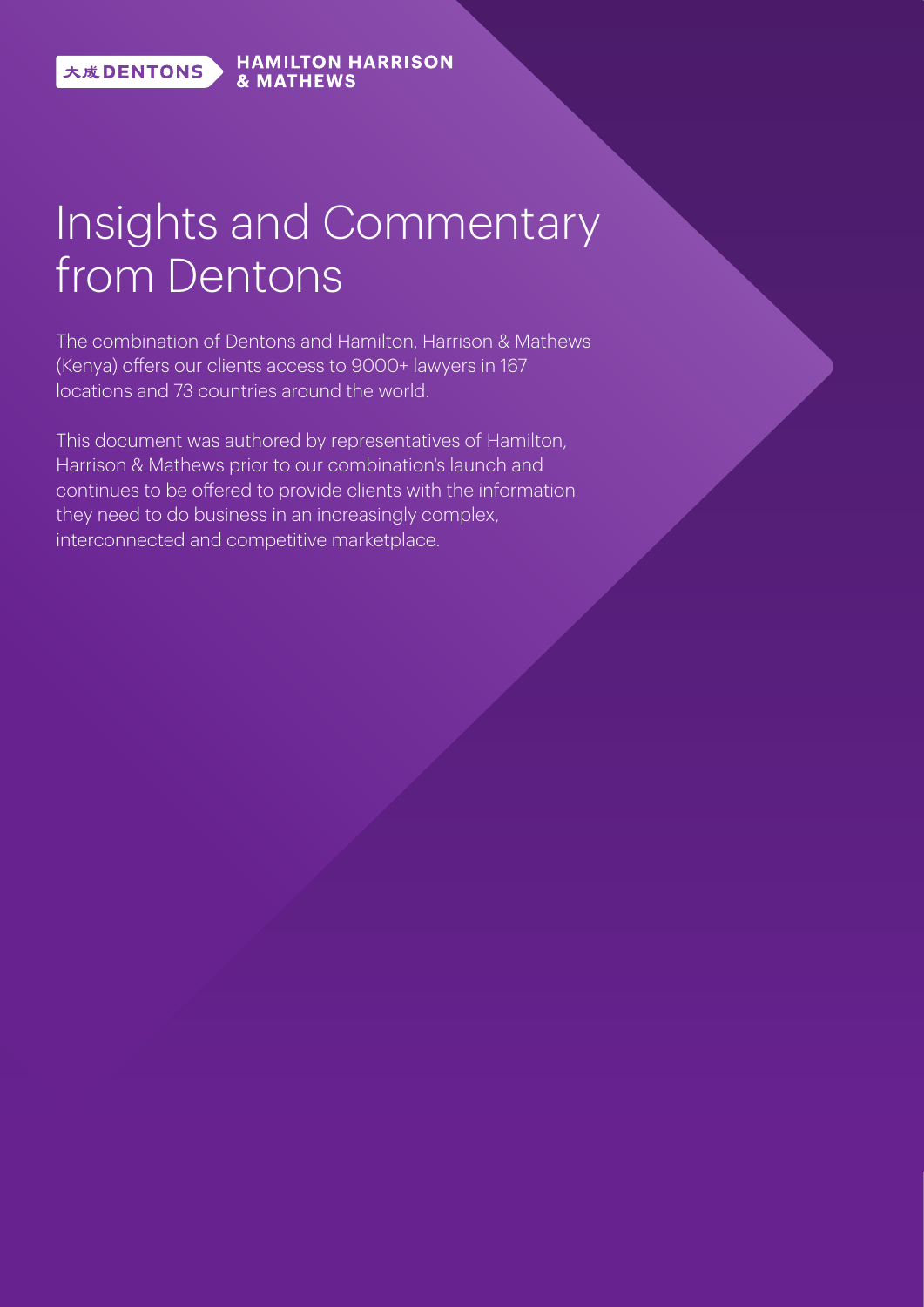# HH&M **NEWS ALERT ISSUE: 17**





#### **A BRIEF OUTLINE OF THE MOVABLE PROPERTY SECURITY RIGHTS ACT, 2017**

#### **1. Introduction**

The Moveable Property Security Rights Act, 2017 (the "Act") came into operation on 16th May 2017. The Act aims at facilitating the use of movable property as security for credit facilities and enhancing the ability of individuals and entities to access credit using moveable assets. To this end, the Act creates the office of the Registrar of Security Rights and sets out provisions in respect of the registration of security rights in movable property, the realisation process and related matters.

The Act repeals the Chattels Transfer Act and the Pawn Brokers Act and also amends or repeals certain provisions of the Agricultural Finance Corporation Act, the Stamp Duty Act, the Hire Purchase Act, the Business Registration Services Act, the Companies Act, 2015 and the Insolvency Act, 2015.

#### **2.0 Nature of rights over moveable properties covered by the Act (Security rights)**

A property right in a movable asset that is created by an agreement to secure payment or other performance of an obligation is defined as a security right under the Act. It is important to note that the Act adopts a "substance over form" approach as the Act classifies any such right in any agreement as a security right regardless of whether the parties have denominated it as a security right.

The Act also defines the right of the transferee in an outright transfer of a receivable as a security right.

The Act applies to security rights in moveable assets, including:

- a) Every transaction that secures payment or performance of an obligation, without regard to its form and without regard to the person who owns the collateral;
- b) Without limiting the generality of paragraph (a) above, a chattel mortgage, credit purchase transaction, credit sale agreement, floating and fixed charge, pledge, trust indenture, trust receipt, financial lease and any other transaction that secures payment or performance of an obligation; and

**Nairobi**

1<sup>st</sup> Floor, Delta Office Suites, P.O. Box 30333-00100, Waiyaki Way, Nairobi, Kenya

T: + 254 20 325 8000 M: +254 703 068 000 +254 720 213 400 +254 733 382 341 F: +254 20 325 8222

#### **Mombasa**

2<sup>nd</sup> Floor, Sea View Plaza, Mama Ngina Drive, P.O. Box 84759-80100, Mombasa, Kenya

T: +254 772 446 446 M: + 254 703 068 000 F: +254 203 258222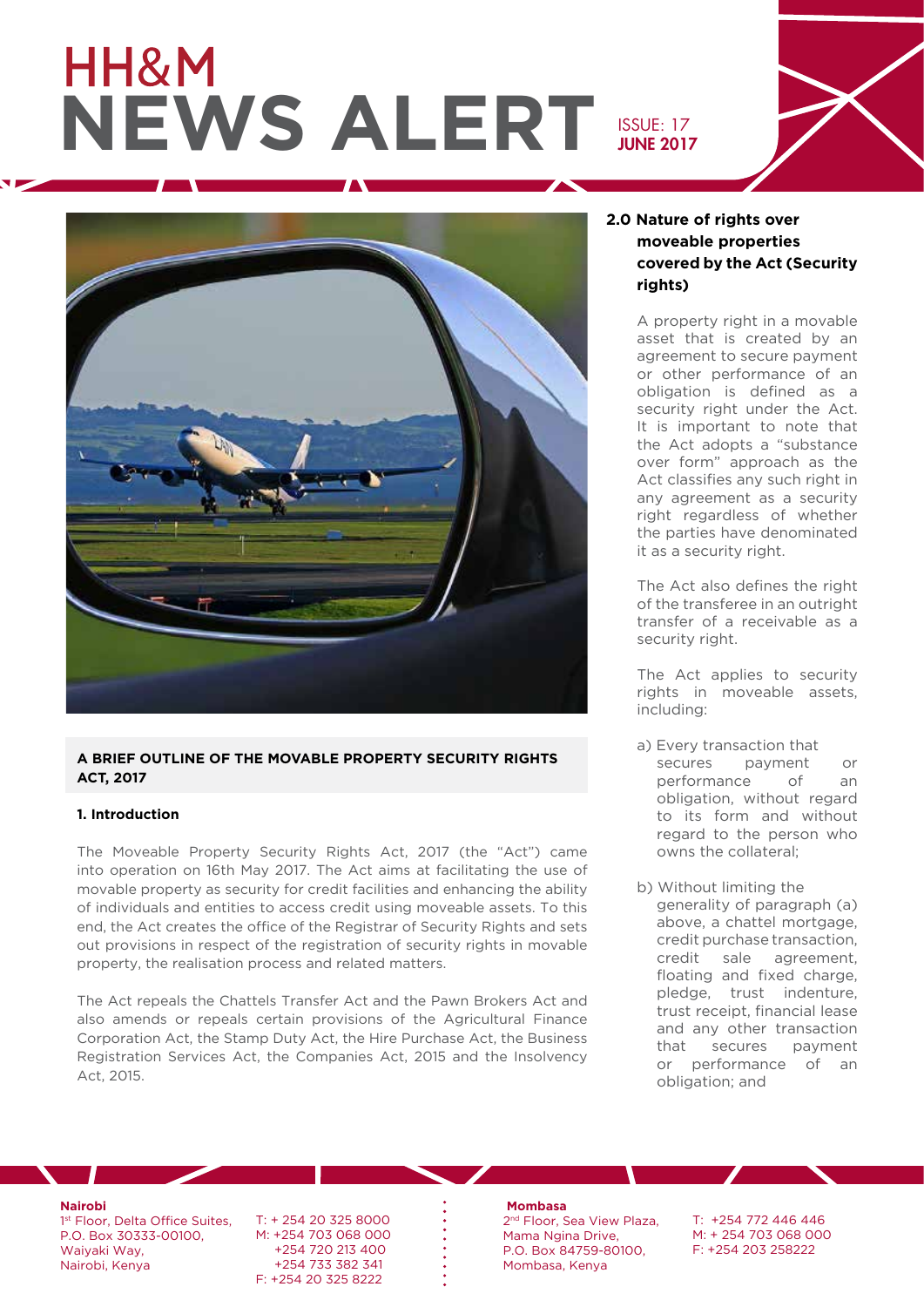c) An outright transfer of a receivable subject to some qualifications contained in part VII of the Act.

The Act does not however apply to a security right in book-entry securities under the Central Depositories Act, 2000, the creation, lease or transfer of an interest in land, excluding a right to payment that arises in connection with an interest in or a lease of land, a security right in a vessel including a mortgage right subject to the Merchant Shipping Act, 2009, a security right in an aircraft subject to the Civil Aviation Act, 2013, and a lien, charge or other interest created by law (within the exceptions provided for in the Act).

#### **3.0 The need for registration of a security right**

#### **3.1 Effectiveness against third parties**

A security right in any movable asset is effective against third parties if a notice with respect to the security right is registered with the Registrar.

A security right in any proceeds is effective against third parties without any further action of the grantor and the secured creditor if the security right in the original collateral is registered with the Registrar and the proceeds are in the form of money, receivables, negotiable instruments or rights to payment of funds credited to a deposit account.

For any other types of proceeds the security will be effective against third parties for ten working days after the proceeds arise continues to be effective after the expiration of the ten days, if the security right in the proceeds is made effective against third parties by registration of an amendment notice.

If the secured creditor transfers a security right or a part of it, the secured creditor may register an amendment notice to reflect the transfer. A transfer of a security right is however effective whether or not an amendment notice has been registered.

#### **3.2 Priority**

As a general rule, priority among competing security rights created by the same grantor in the same collateral is determined according to the time of registration. This general rule is however subject to the following exceptions:

First, a security right created by a grantor is subordinate to a security right in the same collateral created by another person, if the grantor acquired the collateral subject to the security right created by the other person and made effective against third parties before the grantor acquired the collateral.

Second, the priority of a security right extends to all secured obligations, including obligations incurred after the security right became effective against third parties subject to the right of a non-consensual creditor who has registered a notice with the Registrar.

Third, if a security right in proceeds of the collateral is effective against third parties as explained above, the priority of the security right in the proceeds is determined using the same date used to determine the priority of the security right in the collateral.

Fourth, if more than one security right extends to commingled goods, a security

right that is effective against third parties before the goods become commingled has priority over a security right that is not effective against third parties at the time the collateral becomes commingled goods.

It is important to note that knowledge of the existence of a security right in favour of another person on the part of a secured creditor does not affect its priority under the Act. A person may at any time subordinate the priority of its rights under this Act in favour of any existing or future competing claimant without the need for the beneficiary to be a party to the subordination.

#### **4.0 Formal requirements of security agreements**

In order for a moveable property to be used as a collateral, there must be a security agreement which is an agreement regardless of whether the parties have denominated it as a security agreement, between a grantor and a secured creditor that provides for the creation of a security right; and an agreement that provides for the outright transfer of a receivable.

A security right is created by a security agreement provided that the grantor has rights in the asset to be encumbered or the power to encumber it. The security right in an asset is created only at the time when the grantor acquires rights in it or the power to encumber it.

A security agreement must:

- a) be in writing and signed by the grantor;
- b) identify the secured creditor and the grantor;
- c) except in the case of an agreement that provides for the outright transfer of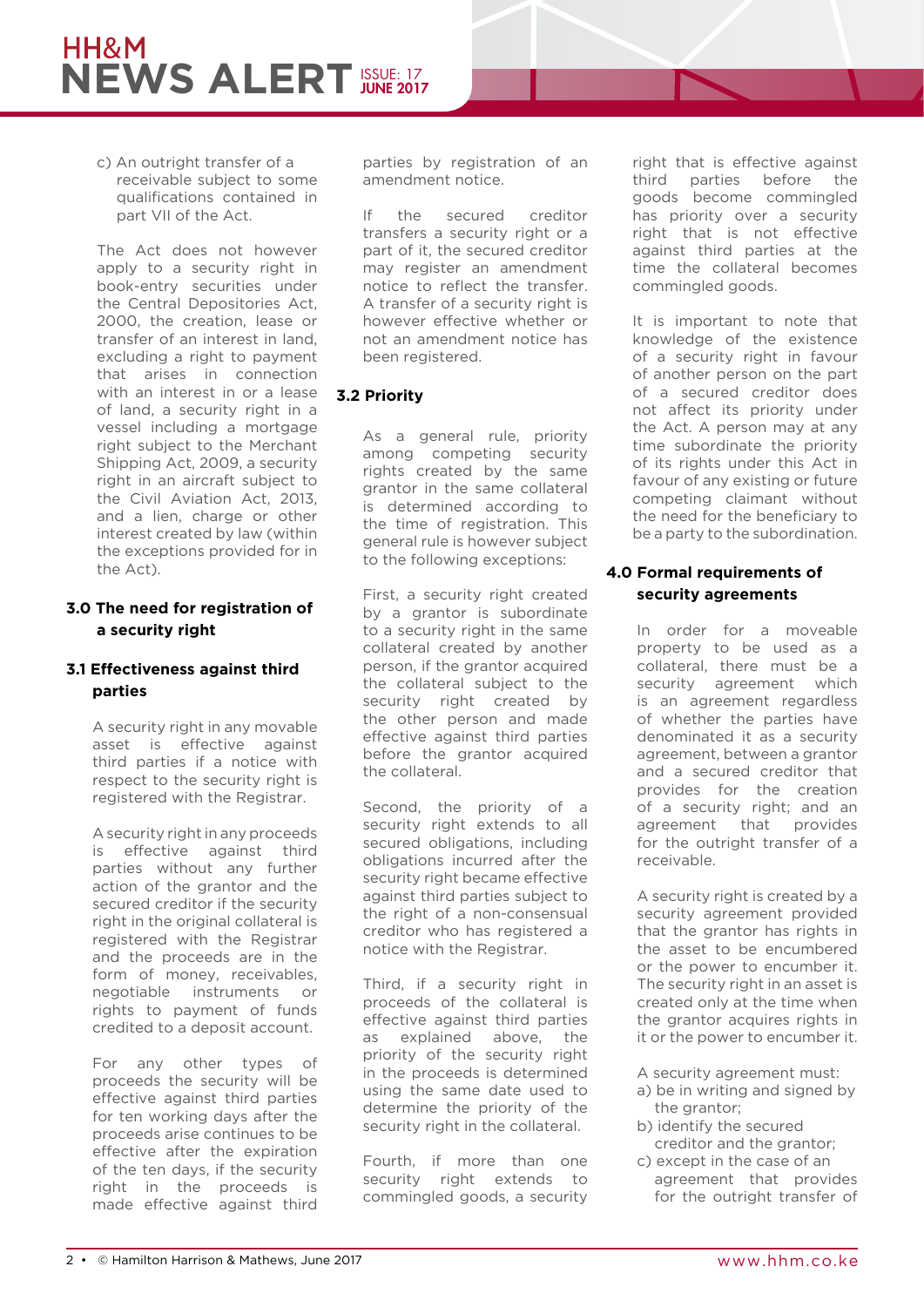## HH&M **NEWS ALERT ISSUE: 17**

a receivable, describe the secured obligation; and d) describe the collateral in a manner that reasonably allows its identification.

#### **5.0 Key definitions under the Act**

Movable property is defined to mean tangible and intangible assets. A tangible asset is defined to mean all types of goods and includes motor vehicles, crops, machinery and livestock whereas intangible assets include receivables, deposit accounts, electronic securities and intellectual property rights.

A grantor is defined to mean a person who creates a security right to secure his own obligations or that of another person, a buyer or transferee, lessee, or licensee of a collateral that acquires rights subject to a security right and a transferor in an outright transfer of a receivable.

The definition of a grantor now encompasses individuals and corporate bodies. The Act therefore applies to all movable security rights created by all juristic persons and is not limited to individuals.

The Act provides for a credit purchase transaction which is termed as a hire-purchase agreement, a conditional sale agreement, a chattel leasing agreement or a retention of title agreement.

The Act further provides for a credit sale agreement which is defined as an agreement for the sale of goods under which payment of the whole or a part of the purchase price is deferred and a security interest in the goods is created or provided for in order to secure the payment of the whole or a part of the purchase price.

The Act goes further to describe a financial lease as a lease under which at the end:

- a) The lessee automatically becomes the owner of the asset that is the object of the lease;
- b) The lessee may acquire ownership of the asset by paying no more than a nominal price; or
- c) The asset has no more than a nominal residual value.

#### **6.0 Enforcement of a security right**

With respect to the enforcement of a security right, once the debtor fails to pay or perform a secured obligation, the grantor and the secured creditor may exercise any right:-

- a) under Part VII of the Act including instituting a suit for payment, appointment of a receiver, leasing, taking possession or selling of the moveable asset;
- b) provided in the security agreement; or
- c) provided under any other written law.

The grantee may exercise the rights of enforcement regarding the movable property as such as repossession, sale and leasing and the exercise of such a right would not extinguish the right to also pursue the grantor or any other person who owes payment in regard to any other default on the secured obligations.

It is important to note that if the security right has been created under a hire purchase

agreement, the secured creditor may enforce its rights only in accordance with the Hire Purchase Act.

The applicable law is the law chosen by the grantor and a secured creditor and in the absence of a choice of law the applicable law is the law governing the security agreement.

The law applicable to a security right in a tangible asset is the law of the country in which the asset is located while the law applicable to an asset of a type ordinarily used in more than one country is the law of the country in which the grantor is located.

#### **7.0 Third Party effectiveness of a prior right**

Section 92 (1) of the Act provides that security rights which were effective prior to the enactment of the Act would continue to be effective until the earlier of the time of their effectiveness against third parties ceasing in the prior laws or the expiration of nine (9) nine months after coming into effect of the Act.

Accordingly where security rights were created before the coming into effect of the Act and the term of such existing securities exceeds nine months after the coming into effect of the Act, they would cease to be effective against third parties unless the grantee registers a notice under the Act.

A grantee of an existing security right would be required to register the security right before the expiry of the nine months to ensure that the security right continues to be effective against third parties.